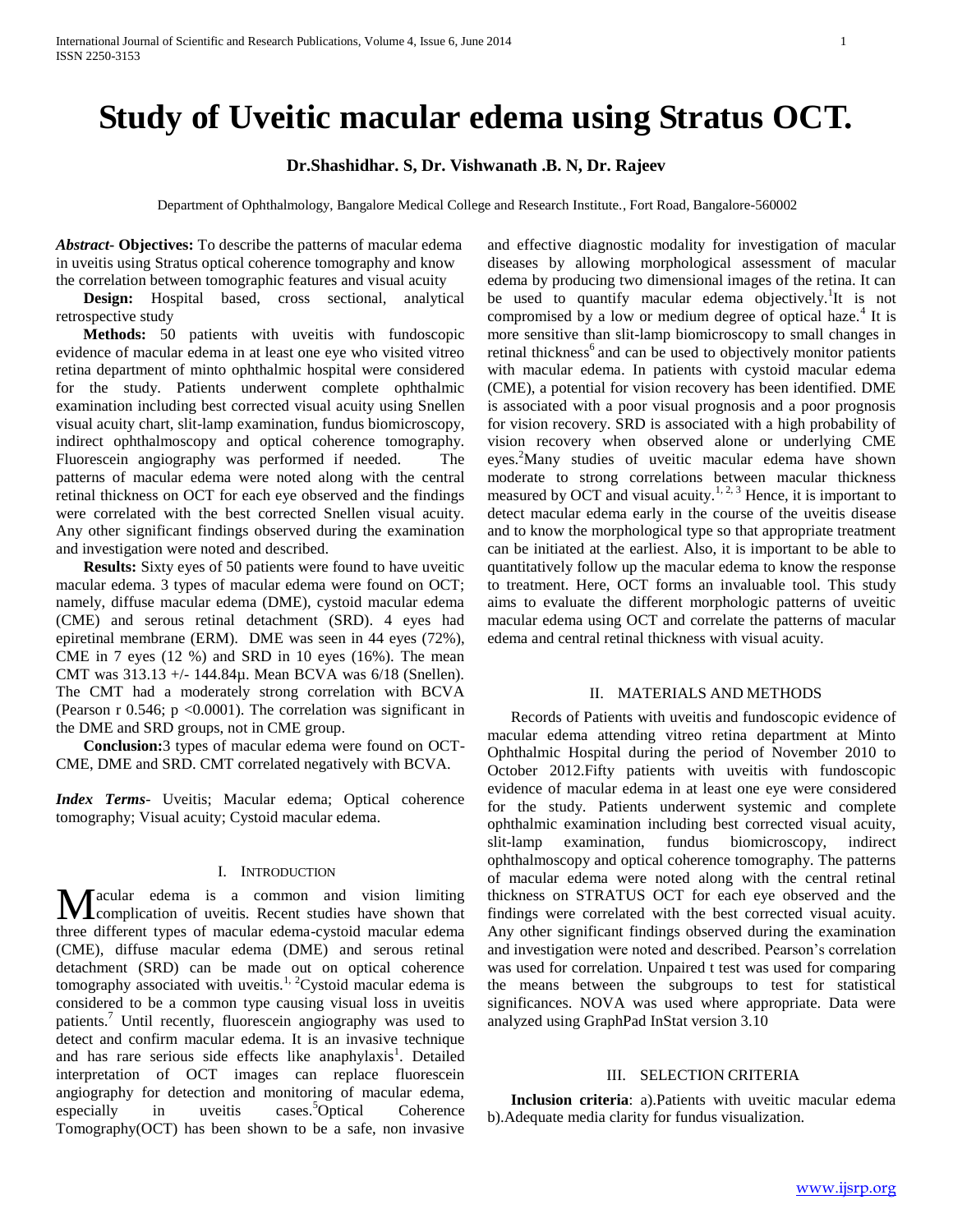**Exclusion criteria**:a).Presence of coexisting ocular disease limiting visual potential b).Posterior uveitis lesions involving foveola, Macular edema due to other causes.

## IV. OPTICAL COHERENCE TOMOGRAPHY

 All OCT scans were performed through a dilated pupil. The macula was scanned first with fast macular thickness scan protocol and then line scan protocol in horizontal and vertical meridians as appropriate. The scans were taken with 6 mm length centered through the fovea as confirmed by the red free image on the computer monitor of the OCT scanner .The central macular thickness was taken from the central 1mm of the OCT scans. The scans were analyzed using the retinal thickness volume tabular protocol using the fast macular scans. The fast macular scans provided normative data for age matched controls which is colour coded. For qualitative analysis various protocols like proportional, normalize+align, gaussian smoothing, scan profile was used as appropriate. These various patterns of uveitic macular edema were scored based on their unique appearance on OCT imaging:

 (1) Diffuse macular edema as increased retinal thickness (defined as greater than 200μm) with reduced intraretinal reflectivity and expanded areas of lower reflectivity, especially in the outer retinal layers greater than 200 μm in width

 (2) Cystoid macular edema was identified by the localization of intraretinal cystoid-like spaces that appeared as round or oval areas of low reflectivity with highly reflective septa separating the cystoid-like cavities

 (3) Taut posterior hyaloid without retinal detachment was defined as a highly reflective signal arising from the inner retinal surface and extending towards the optic nerve or peripherally.

 (4) Foveal serous retinal detachment was defined as an accumulation of sub retinal fluid (which appeared dark) beneath a highly reflective elevation, resembling a dome, of the detached retina. The identification of the highly reflective posterior border of detached retina distinguished subretinal from intraretinal fluid; and

 (5) Vitreo foveal traction or Vitreo-macular traction with detachment defined as a peak-shaped detachment of the retina.

The patients included in the study had the following 3 patterns as on STRATUS OCT

 a). Diffuse macular edema b). . Cystoid macular edema c). Serous retinal detachment

 Some patients also had epiretinal membrane (defined as hyper reflective band on the inner/anterior retinal surface with global or focal adhesions to the retinal surface<sup>56</sup>).

## V. RESULTS



**Fig (5.1): Age distribution of patients Fig (5.2): correlated with type of macular edema**

**Tab (5.1): Age of patients correlated with type of macular edema**

| Age (in<br>years) | Number of eyes<br>with CME | Number of eyes<br>with DME | Number of eyes<br>with SRD | No. of<br>patients |
|-------------------|----------------------------|----------------------------|----------------------------|--------------------|
| $10 - 20$         | $\theta$                   |                            |                            |                    |
| $21 - 30$         |                            | 13                         |                            | 17                 |
| $31 - 40$         |                            | 10                         |                            | 13                 |
| $41 - 50$         |                            |                            |                            | 10                 |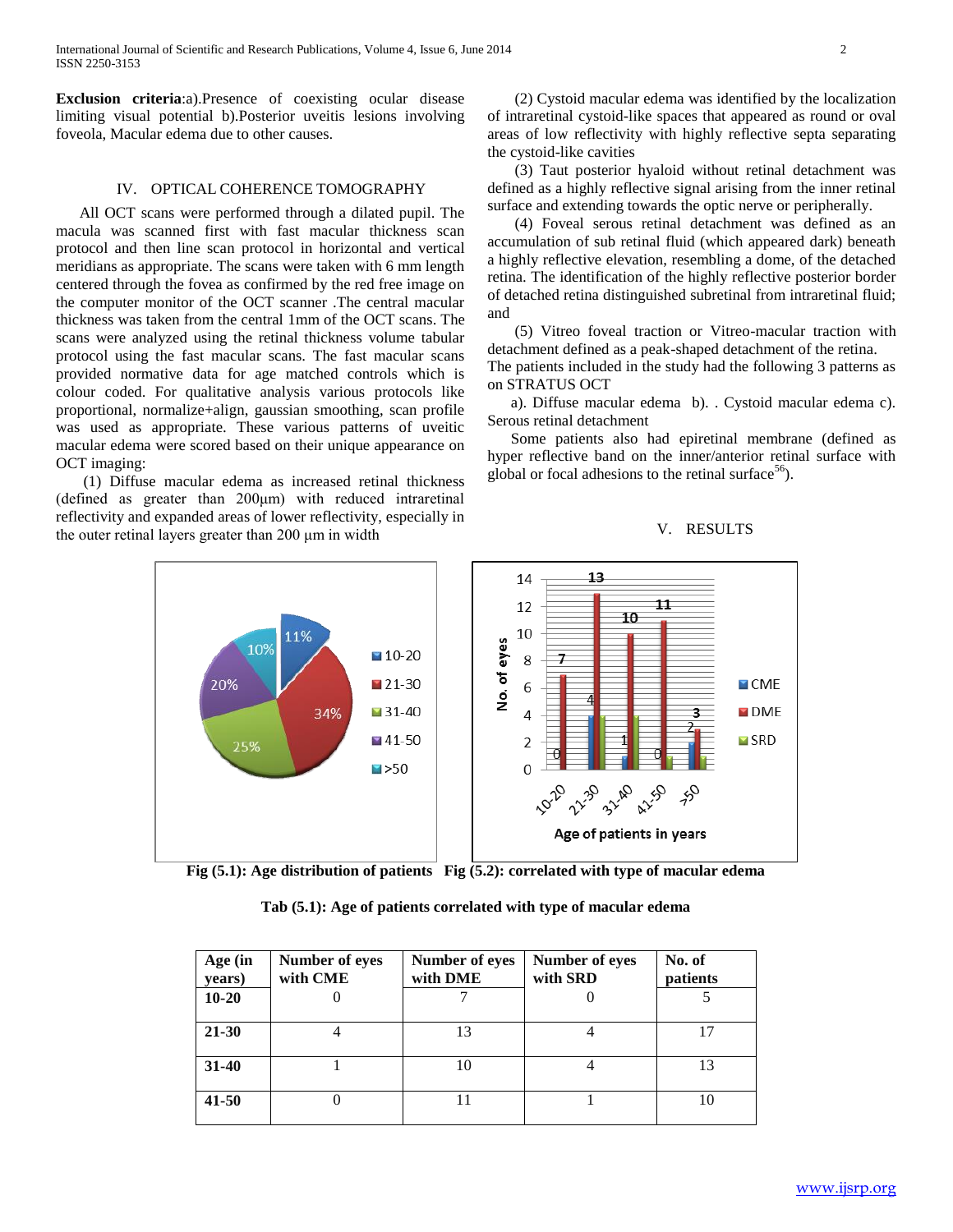| $>50$        |    |                |                 |
|--------------|----|----------------|-----------------|
| <b>Total</b> | 44 | 1 <sub>O</sub> | cΩ<br><b>JU</b> |

 Most of our patients in this study were between the age group of 21- 30 years. DME seems to be the most common type of macular edema irrespective of age of patients.



**Fig( 5.3): Correlation of age with clinical types of uveitis**

| (in<br>Age<br>years) | <b>Anterior</b><br>uveitis | <b>Posterior</b><br>uveitis | <b>Intermediate</b><br>uveitis | <b>Panuveitis</b> | <b>Total</b> |
|----------------------|----------------------------|-----------------------------|--------------------------------|-------------------|--------------|
| $10 - 20$            | 3                          |                             | 0                              | 3                 |              |
| 21-30                | 4                          | 11                          |                                | 5                 | 21           |
| 31-40                | 4                          | 5                           | $\overline{2}$                 | 4                 | 15           |
| 41-50                |                            |                             | 3                              |                   | 12           |
| $>50$                | 4                          |                             | $\Omega$                       |                   | 6            |
| <b>Total</b>         | 22                         | 19                          | 6                              | 14                | 61           |

| Tab(5.2): Correlation of age with clinical type of uveitis |  |  |  |
|------------------------------------------------------------|--|--|--|
|                                                            |  |  |  |

 Anterior uveitis seems to be more common in patients above age 40 years. Number of posterior uveitis cases was most in the age group of 21-30 years. Between the ages of 31-40 years, all types of uveitis cases were seen with almost equal distribution.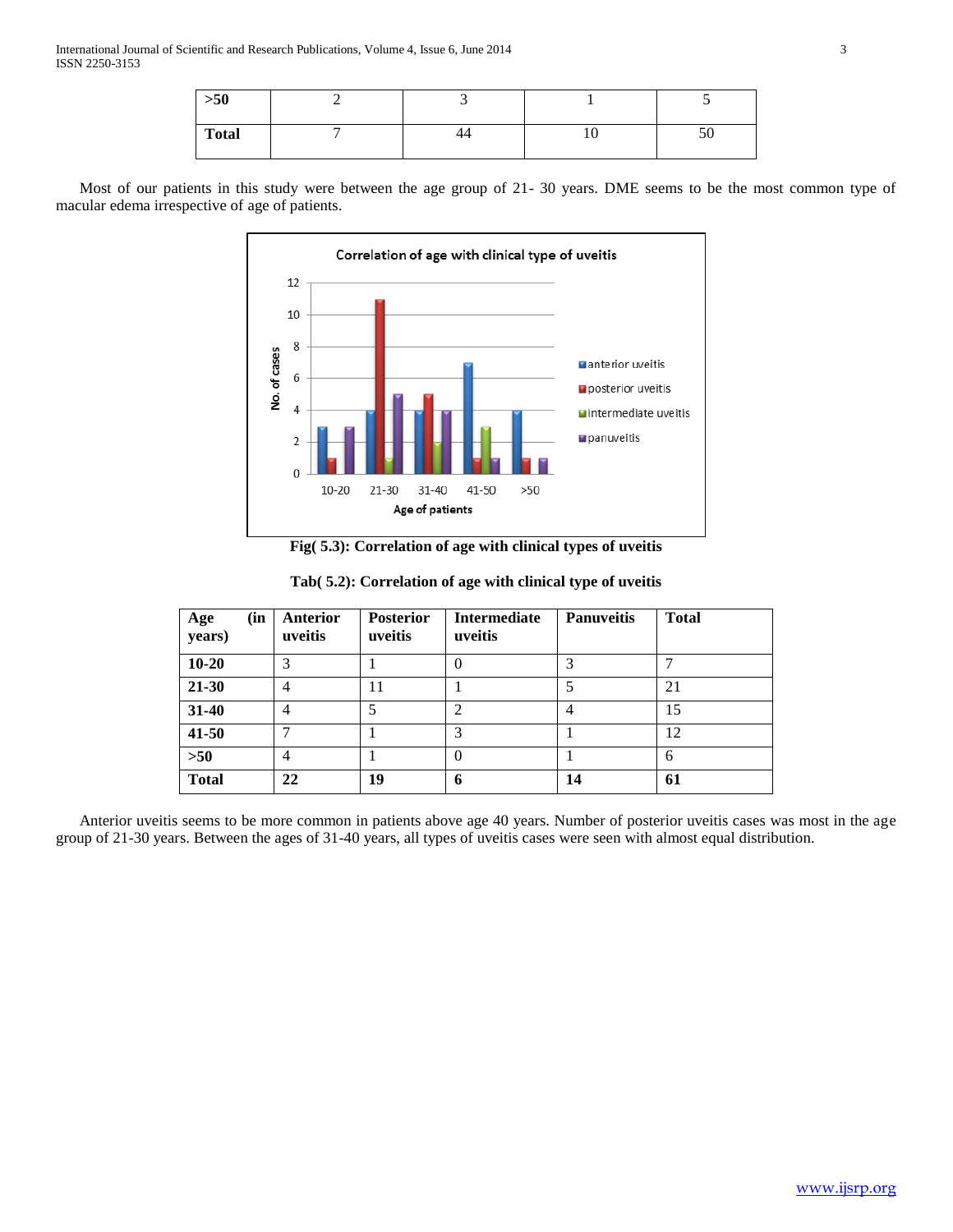

**Fig (5.4): Gender distribution**

**Tab(5.3): Gender Distribution of Patients**

|                   | <b>Male</b> | <b>Female</b> |
|-------------------|-------------|---------------|
| <b>Unilateral</b> |             |               |
| <b>Bilateral</b>  | c           | $\sqrt{2}$    |
| total             |             |               |
|                   |             |               |

Most of our patients were males. The bilaterality of uveitis also seems to be more in male patients.



**Fig( 5.5): Types of macular edema on OCT**

| Table 5.4: Types of macular edema on OCT |                |  |  |  |  |
|------------------------------------------|----------------|--|--|--|--|
| Type of macular edema on                 | Number of eyes |  |  |  |  |
| <b>OCT</b>                               |                |  |  |  |  |
| <b>CME</b>                               |                |  |  |  |  |
| DME                                      | 44             |  |  |  |  |
| <b>SRD</b>                               | 10             |  |  |  |  |
| <b>Total</b>                             | 61             |  |  |  |  |

DME was the most common type of macular edema that we saw on OCT (72%).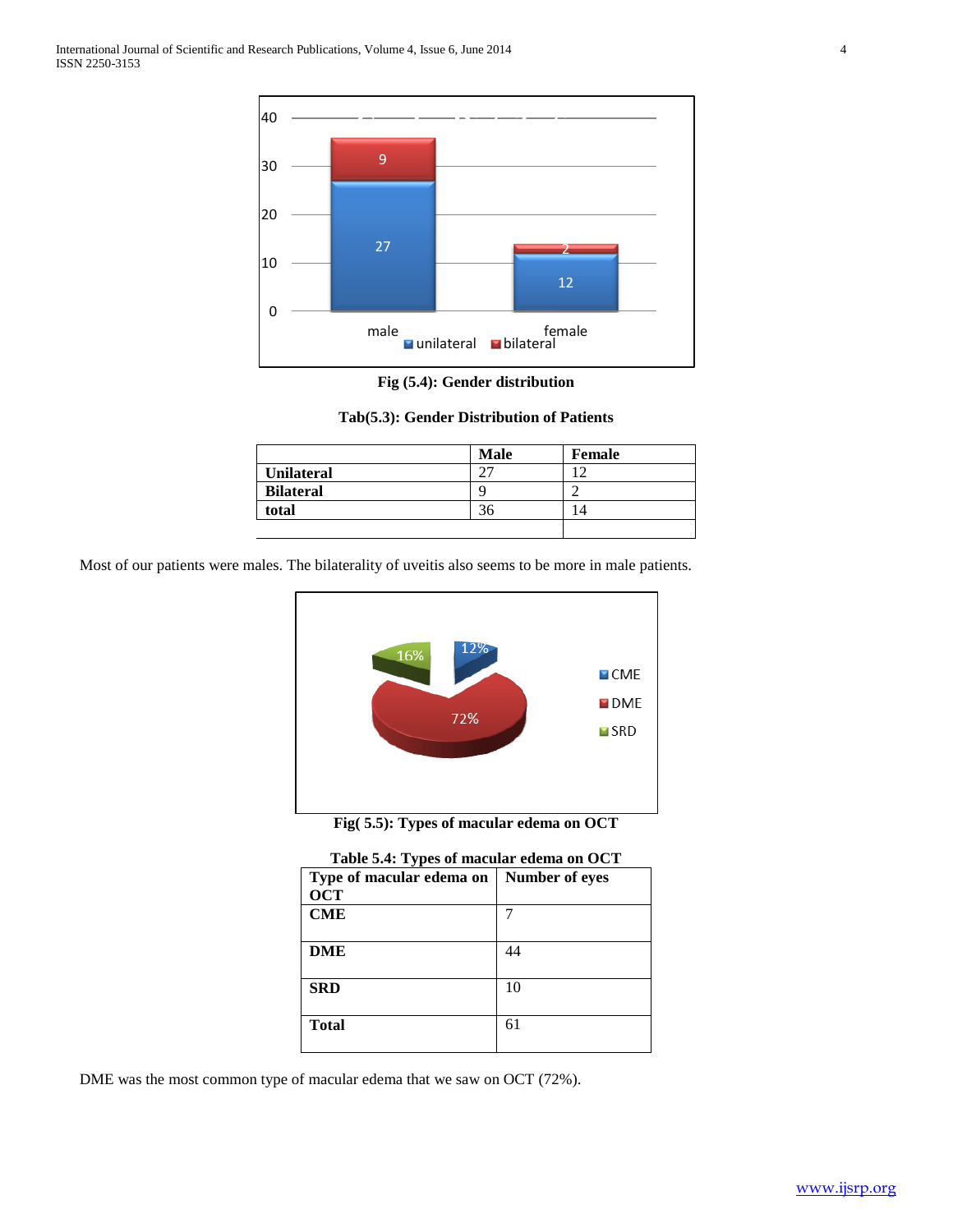

**Fig( 5.6): Anatomic types of uveitis**

Anterior uveitis was the most common type of clinical uveitis in our study, followed by posterior uveitis.

| Anatomic<br>uveitis | type of   Number of eyes | Percentage % |
|---------------------|--------------------------|--------------|
| <b>Anterior</b>     | 22                       | 36           |
| <b>Intermediate</b> |                          | 10           |
| <b>Posterior</b>    | 19                       | 31           |
| <b>Panuveitis</b>   | 14                       | 23           |

**Tab 5.5: Anatomic types of uveitis**

|  |  | Figure 5.7: Clinical types of uveitis correlated with type of macular edema |  |  |  |
|--|--|-----------------------------------------------------------------------------|--|--|--|
|  |  |                                                                             |  |  |  |



**Tab 5.6: Clinical type of uveitis correlated with type of macular edema**

|                                | <b>CME</b> | DME | <b>SRD</b> |
|--------------------------------|------------|-----|------------|
| <b>Anterior Uveitis</b>        |            | 20  |            |
| <b>Posterior uveitis</b>       |            |     |            |
| <b>Intermediate</b><br>uveitis |            | 6   |            |
| <b>Pan Uveitis</b>             |            | 13  |            |
| <b>Total</b>                   |            | 44  | 10         |

 Among anterior and panuveitis cases, diffuse macular edema was most commonly seen. In cases of posterior uveitis, SRD was the most common type of macular edema. It is interesting to note that in cases of intermediate uveitis, we found only DME and no other type of macular edema.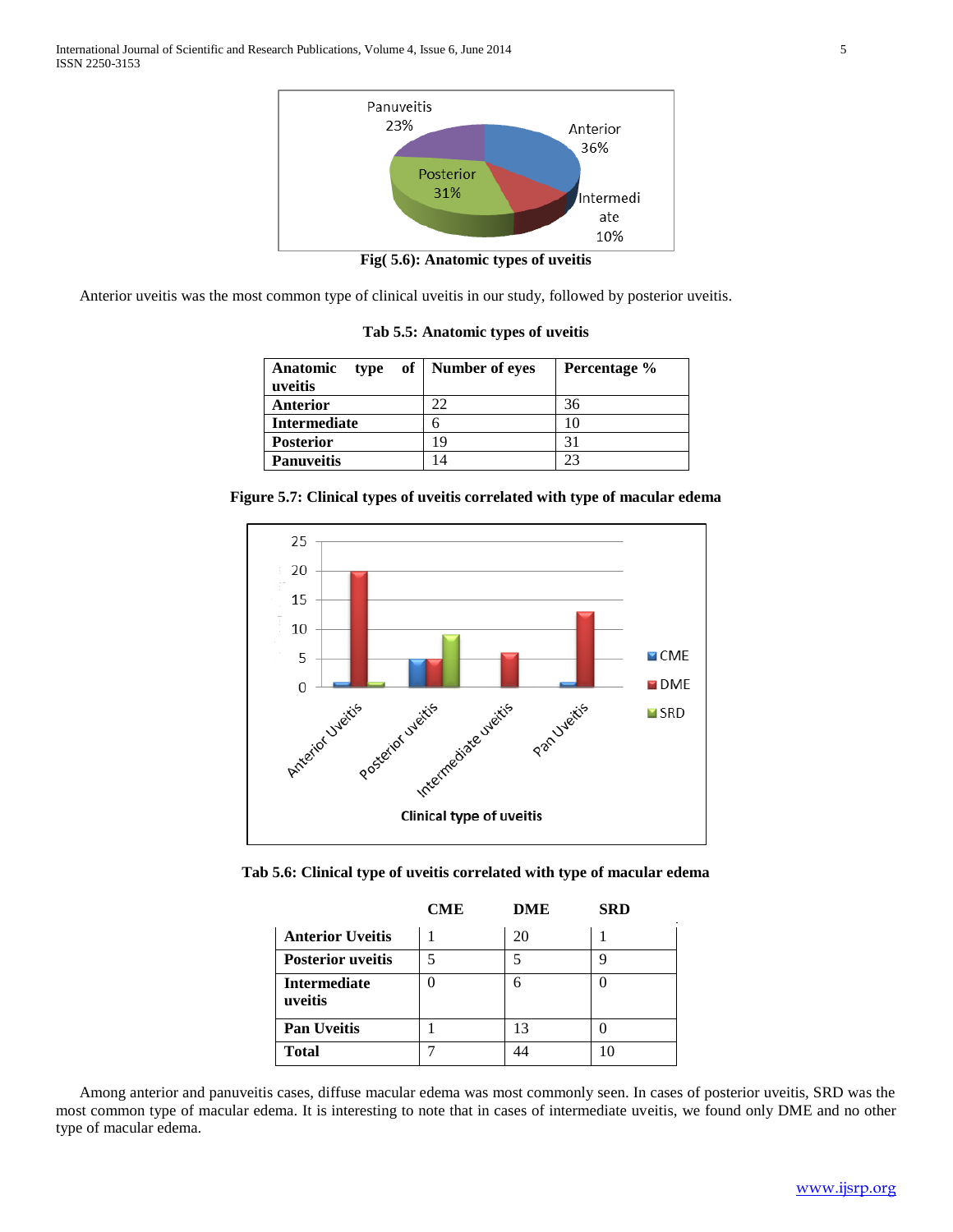**Figure 5.8: Distribution of CMT on OCT**



**Tab 5.7: Distribution of CMT on OCT**

| CMT in $\mu$ | number of eyes | Percentage % |
|--------------|----------------|--------------|
| 200-300      | 41             | 67           |
| 301-400      | 9              | 15           |
| 401-500      |                | 11           |
| >500         | 4              |              |

Most of our cases had CMT between 200-300 µ.



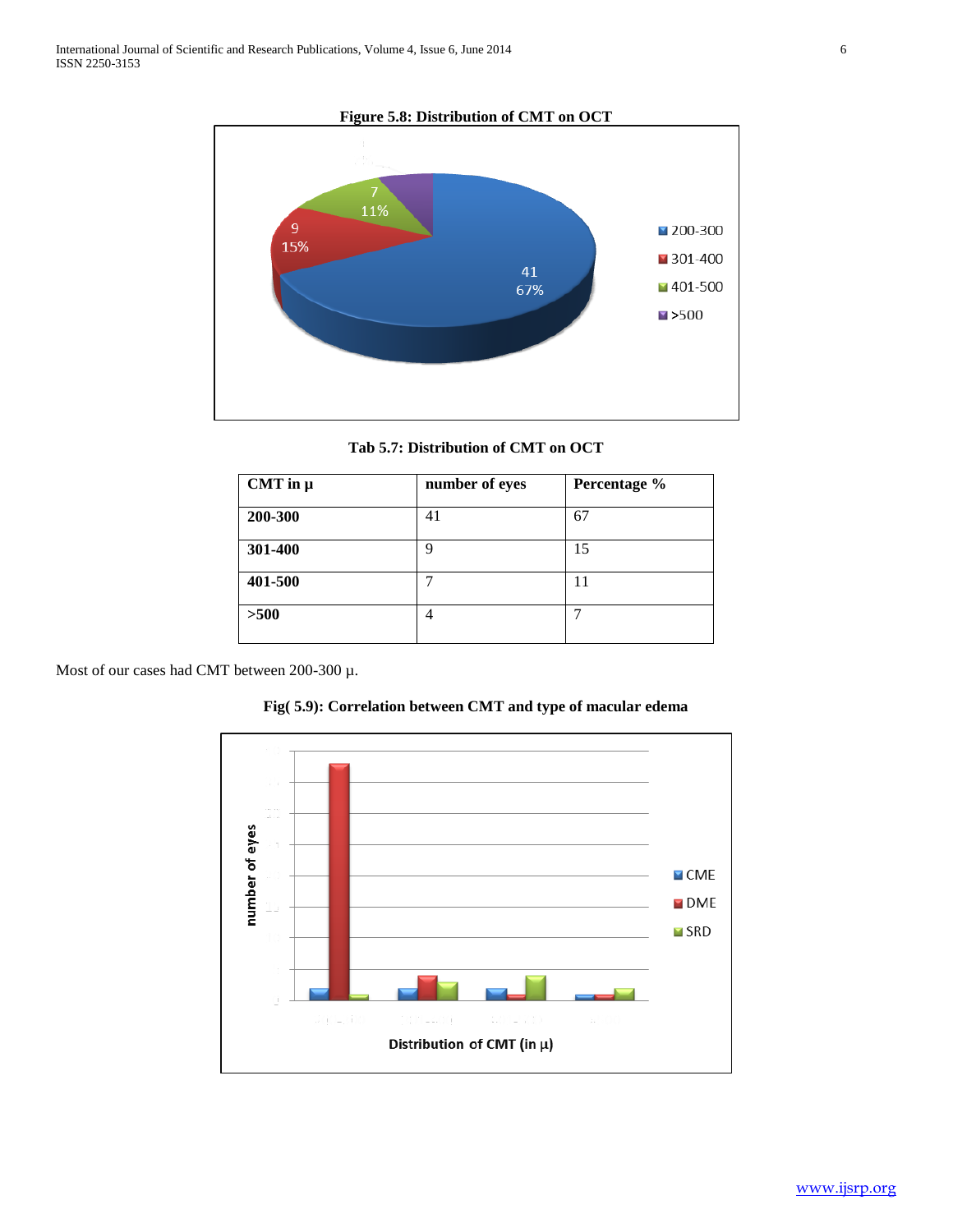| CMT in $\mu$ | <b>CME</b>     | <b>DME</b> | <b>SRD</b>     |
|--------------|----------------|------------|----------------|
| 200-300      | $\overline{c}$ | 38         |                |
| 301-400      | $\overline{c}$ | 4          | 3              |
| 401-500      | $\overline{c}$ |            | 4              |
| $>500$       |                | 1          | $\overline{2}$ |

**Table 5.8: Correlation of CMT with type of macular edema**

Most of our cases with CMT between 200-300µ had DME. The SRD cases had CMT most commonly between 300-500µ. The CME cases had almost equal distribution among all groups of CMT.





Most of our patients with CMT between  $200-300 \mu$  had good VA. As the CMT increased, the VA dropped. In fact, we found a moderately strong correlation between log MAR VA and CMT (Pearson's correlation r was 0.546).

**Fig 5.11.a: Correlation between logMAR VA and CMT in eyes with CME**



Correlation between CMT and logMAR VA in the CME group was not so significant (Pearson's r was 0.2).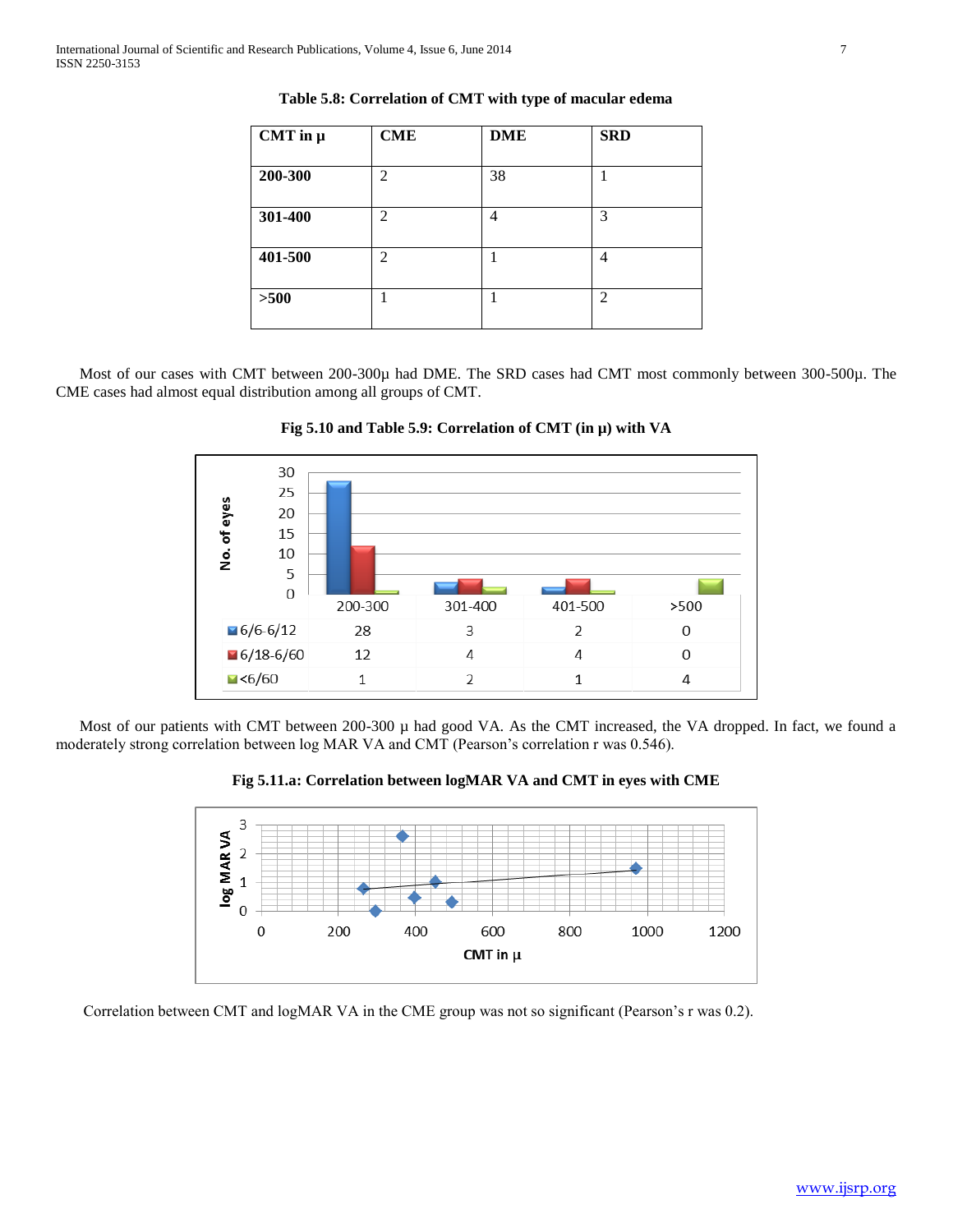

**Fig 5.11.b: Correlation between CMT and logMAR VA in DME group**

The correlation between CMT and logMAR VA in DME group was significant (Pearson's r was 0.5181).



**Fig 5.11.c: Correlation between CMT and logMAR VA in SRD group**

The correlation between logMAR VA and CMT in SRD group was extremely significant (Pearson's r 0.851).

**Tab 5.10.a: Comparison of means of CMT between RE and LE**

|    | MEAN CMT $(in \mu)$ | <b>STD. DEVIATION (in</b><br>μ |
|----|---------------------|--------------------------------|
| RE | 339.64              | 180.12                         |
| LE | 281.89              | 79.355                         |

Difference in means between the 2 eyes was not statistically significant (p value 0.3581).

**Table 5.10.b: Comparison of mean log MAR VA between RE and LE**

|           | Mean log mar VA      | Number of eyes |
|-----------|----------------------|----------------|
| <b>RE</b> | $0.5284 + (-0.6073)$ | 33             |
| LE        | $0.4534 + (-0.4149)$ | 28             |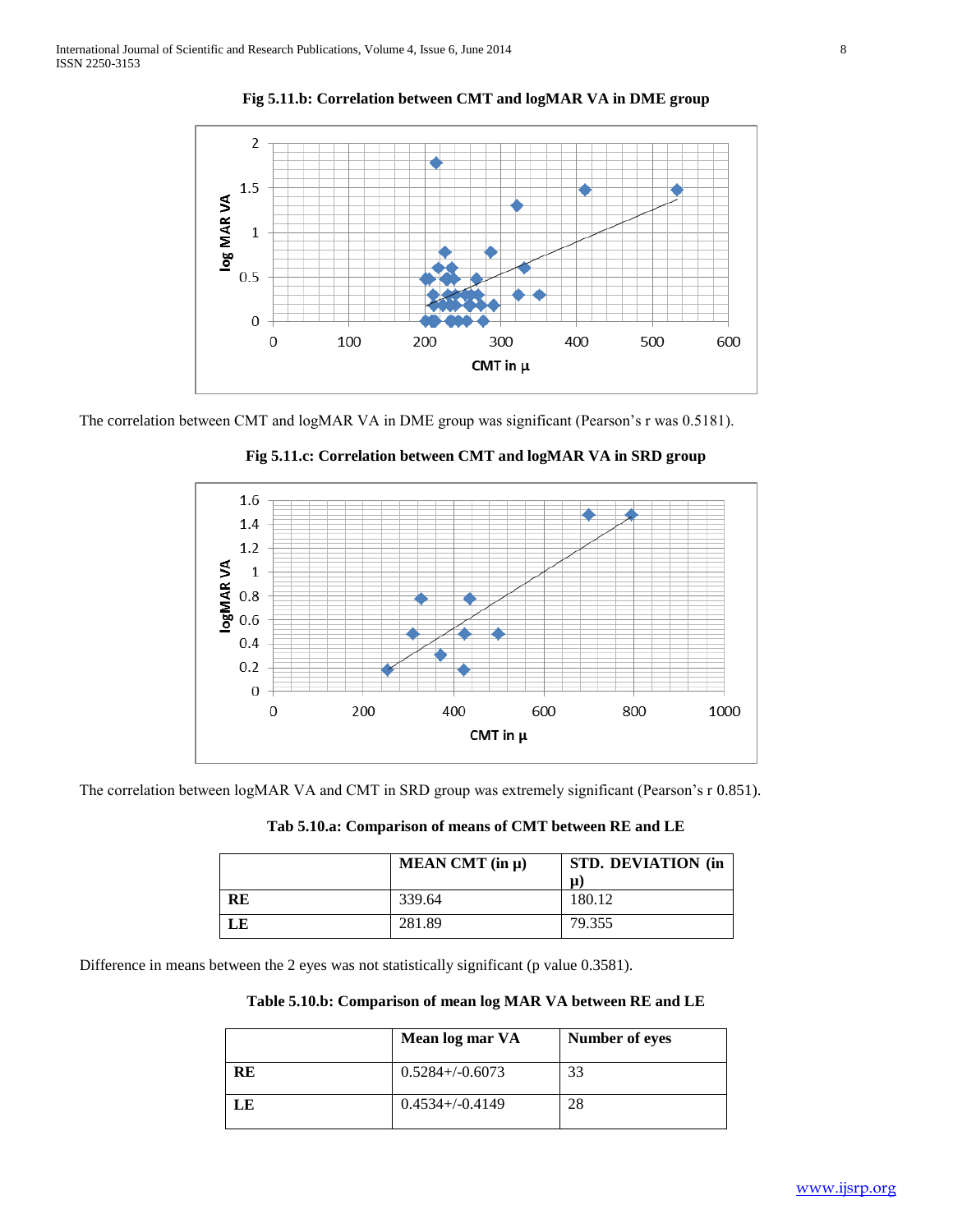Difference in mean log MAR VA between the 2 eyes was not statistically significant (p value 0.5823).



**Figure 5.12: Comparison of logMAR VA between the 2 eyes**







| <b>Visual acuity</b> | Number of eyes | Percentage % |
|----------------------|----------------|--------------|
| 6/6                  | 11             | 18.12        |
| 6/9                  | 12             | 19.6         |
| 6/12                 | 10             | 16.4         |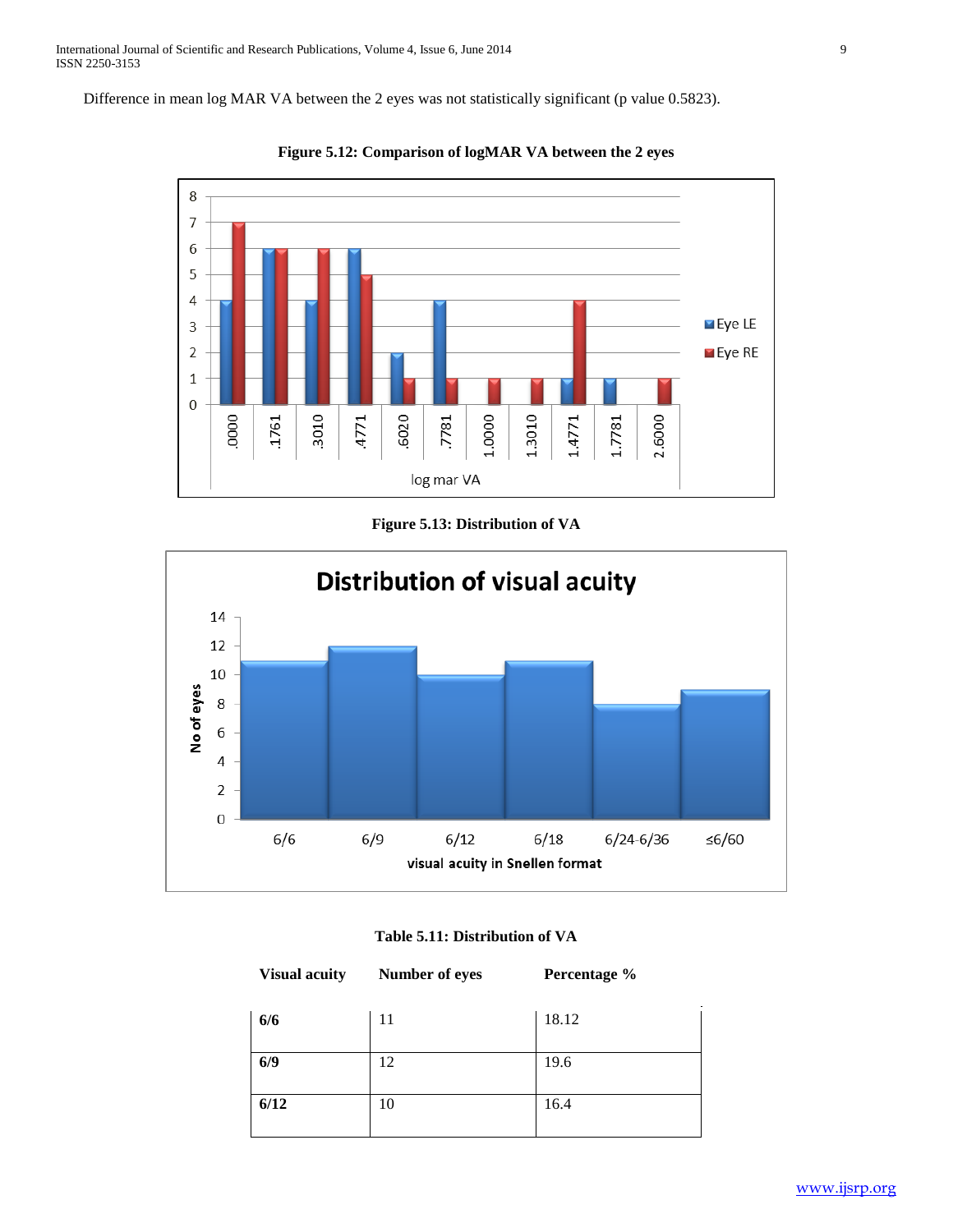| 6/18          | 11 | 18.12 |
|---------------|----|-------|
| $6/24 - 6/36$ | 8  | 13.1  |
| $\leq 6/60$   | 9  | 14.75 |
| total         | 61 | 100   |

The mean VA was 6/18. Distribution of visual acuity was even among the VA groups considered here.

**Fig( 5.14): Mean CMT of the 3 groups of macular edema**



# **Tab( 5.12): Overall mean CMT and VA**

| <b>Variables</b>   | Mean CMT $(in \mu)$                 | Mean log mar VA      | Approximate<br>Mean VA in<br>Snellen |
|--------------------|-------------------------------------|----------------------|--------------------------------------|
| Overall<br>61Eves) | (of all $ 313.13+\frac{1}{4}4.84$ ) | $0.4854 + (-0.4932)$ | 6/18                                 |

# **Table 5.13: Mean CMT and VA among the groups of macular edema**

| <b>Variables</b> | Mean VA(in log mar) | <b>Mean CMT</b>      |
|------------------|---------------------|----------------------|
| <b>CME</b>       | $0.9476 + (-0.87)$  | $463.29 + (-238.34)$ |
| DME              | $0.3842 + (-0.42)$  | $257.14+\{-60.909$   |
| <b>SRD</b>       | $0.6595 + (-0.47)$  | $454.4+/-170.95$     |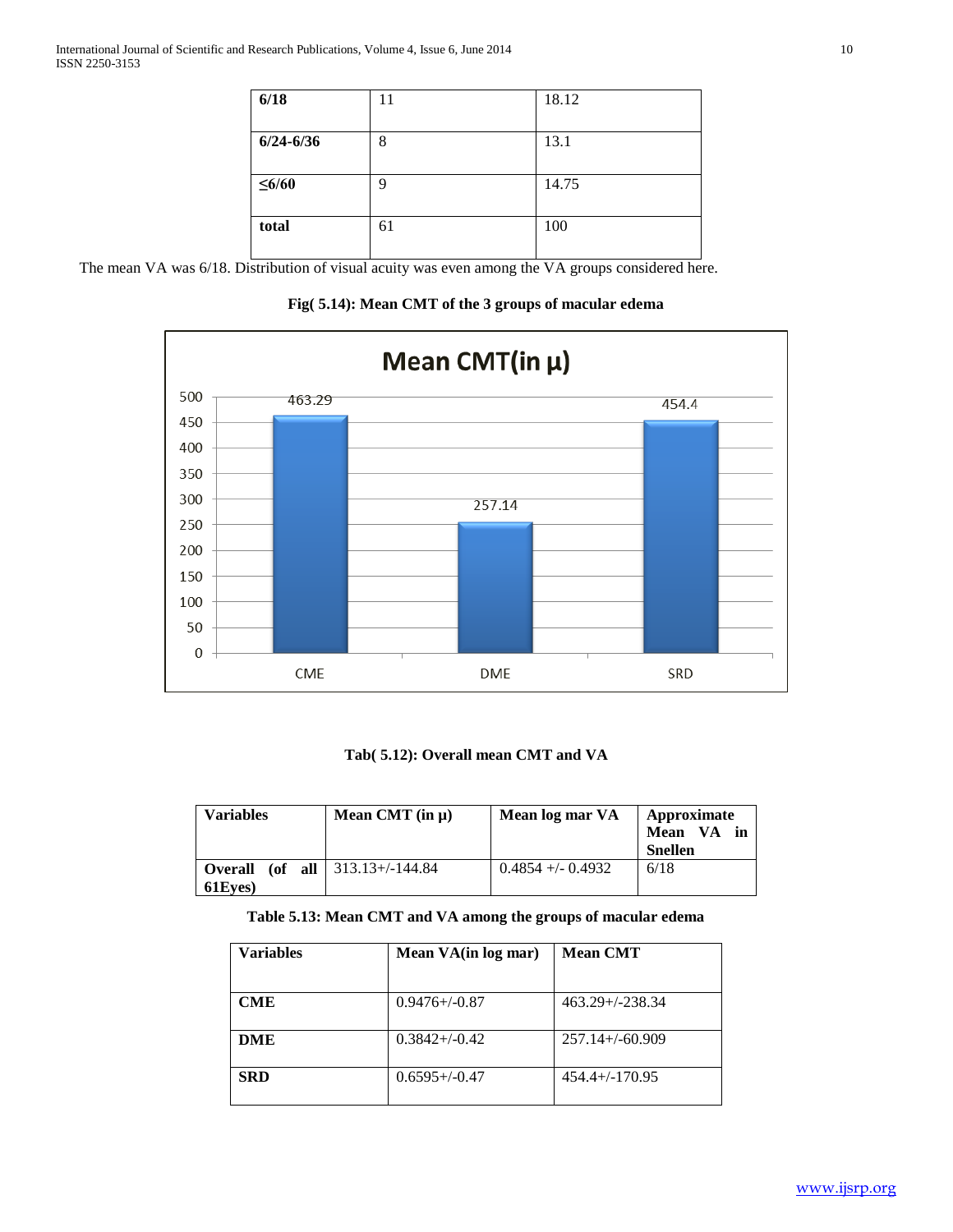There was a significant difference in means of CMT between CME and DME groups and also between DME and SRD groups (p < 0.001), but not between CME and SRD groups (p 0.926). The difference in mean logMAR VA between the 3 groups was significant on ANOVA. Difference between CME and DME group was significant (p 0.0079); between DME and SRD group, it was not significant (p 0.1193). The difference between CME and SRD group was also not significant in terms of mean logMAR VA (p 0.3934).



**Fig( 5.15): Differences between the mean and median logMAR VA among the 3 groups**

 The mean logMAR VA of patients with DME seems to be the best. In fact, there is a statistically significant difference between the 3 groups on ANOVA, with DME group showing the best VA.





When the logMAR visual acuities were plotted in ascending order, it appears from the graph that patients of anterior uveitis seem to have the best vision.

# VI. DISCUSSION

 Optical Coherence Tomography(OCT) has been shown to be a safe, non invasive and effective diagnostic modality for investigation of macular diseases by allowing morphological assessment of macular edema by producing two dimensional images of the retina. It can be used to quantify macular edema objectively.<sup>1</sup>It is not compromised by a low or medium degree of

optical haze.<sup>4</sup> It is more sensitive than slit-lamp biomicroscopy to small changes in retinal thickness<sup>6</sup> and can be used to objectively monitor patients with macular edema. Detailed interpretation of OCT images can replace fluorescein angiography for detection and monitoring of macular edema, especially in uveitis cases.<sup>5</sup> In this study, the morphologic patterns of uveitic macular edema were evaluated using OCT and the CMT was assessed for correlation with VA among the 3 sub types of macular edema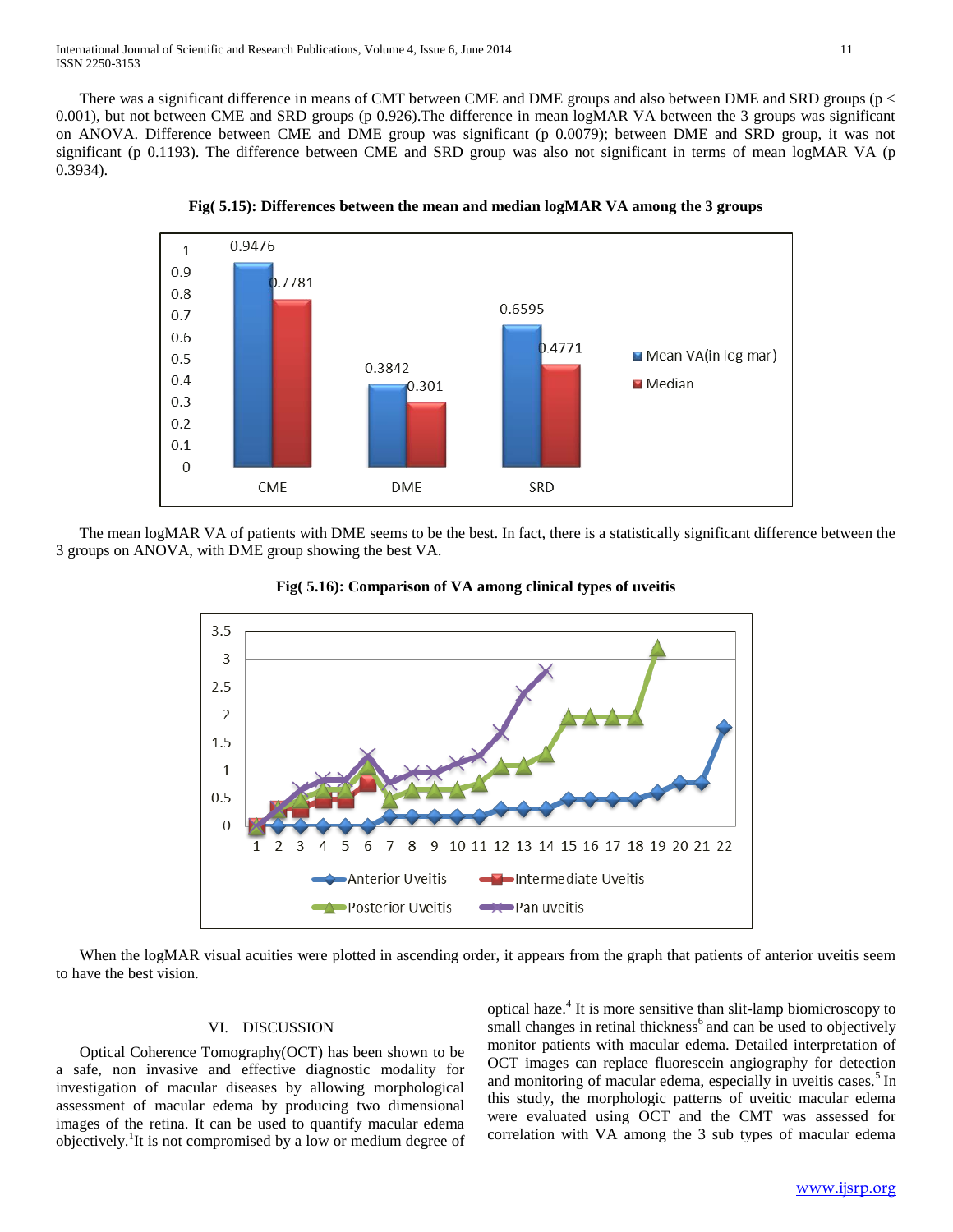that were found on OCT. The patterns of macular edema that were found in this study are: diffuse macular edema (DME), cystoid macular edema (CME) and serous retinal detachment (SRD). DME was seen in 44 eyes (72%), CME in 7 eyes (12%) and SRD in 10 eyes (16%). Of the 10 SRD eyes, 5 were DME with SRD and 5 CME with SRD. In a study conducted by Markomichelakis et al<sup>1</sup>, they found that DME was observed in 60.7 % cases, CME in 39.3% cases and RD in 20.2% cases (of 17 RD eyes, 5 were DME with SRD and 12 were CME with SRD). Of the 44 eyes with DME in our study, 4 eyes (9.1% cases of DME) had ERM and one had PVD. In the study by Markomichelakis, ERM was seen in 40.5% of cases of uveitic macular edema. The correlation of CMT with visual acuity was moderate in our study (using Pearson correlation r=0.5465,  $r^2$ =0.2986). Markomichelakis et al also found similar correlation  $(r<sup>2</sup>=0.29)$ . Among the sub groups of macular edema in our study, correlation was moderate in DME group  $(r^2=0.2684)$ , very significant in SRD group  $(r^2=0.7241)$  and not so significant in CME group  $(r^2=0.0628)$ . In our study, using multiple regression analysis, we found that age of the patient did not have a significant bearing on visual acuity (p value 0.1640) whereas CMT correlated significantly with VA ( $p < 0.0001$ ). In the study by Markomichelakis et al, they found that age of the patient also correlated negatively with VA.The age distribution of patients in our study varied from 12 to 75 years with a mean age of 37 years. Most of the patients were aged between 21-30 years and 31-40 years with 17 and 13 patients (of the 50 patients) in the groups respectively. Only 5 patients were above the age of 50 years and 5 between 10- 20 years. Diffuse macular edema was the most common type of macular edema among all age groups; with diffuse macular edema being the only type of macular edema found in the 7 eyes of patients aged between 10-20 years. Between the ages of 10-20 years, anterior uveitis and panuveitis were seen in 3 eyes each. In the age group of 21-30 years, posterior uveitis was the most common type of uveitis seen with 11 eyes being diagnosed with posterior uveitis. The types of uveitis were evenly distributed in the age group of 31-40 years. Anterior uveitis was the more common type of uveitis seen in patients more than 40 years of age. Our study group consisted mostly of male patients- 36 of 50 patients were males. 27 of the 36 had unilateral uveitis; the other 9 patients had bilateral uveitis. 12 of the female patients had unilateral uveitis while the other 2 had bilateral uveitis. Among the anatomic types of uveitis seen in our study, anterior uveitis was seen most commonly- 36% (22 of 61 eyes had anterior uveitis), followed by posterior uveitis- 31% (19 of 61 eyes). Panuveitis and intermediate uveitis cases made up 23% (14 eyes) and 10% (6 eyes) respectively. It is interesting to note that a major chunk of eyes with OCT detected macular edema in our study had anterior uveitis as the anatomic diagnosis (36%).In eyes with anterior uveitis, DME was by far the most commonly seen type of macular edema (20 of 22 eyes). Among eyes with posterior uveitis, SRD was seen in 9 of 19 eyes and CME and DME seen in 5 eyes each. Interestingly, among the eyes with intermediate uveitis in our study, all 6 eyes had DME; in contrast to CME seen in most other studies. According to Malinowski et al<sup>9</sup>, CME is clinically present in 28% to 64% of patients with intermediate uveitis and leads to permanent visual impairment in 8.5% of the cases.Among eyes with panuveitis, DME was seen in 13 of 14 eyes. In the study conducted by

Markomichelakis et al<sup>1</sup>, only 3 of their 60 patients had anterior uveitis, while 42 of 60 (70%) patients they studied had intermediate uveitis as their anatomic diagnosis. There have not been many reports of occurrence of macular edema in cases of anterior uveitis. In a study conducted in Pakistan, cystoid macular edema was seen in 8 of 46 eyes of anterior uveitis studied  $(17\%)$ .<sup>57</sup>

In another study conducted by Roesel et  $al<sup>58</sup>$ , they correlated retinal thickness as measured by OCT with VA and found that VA correlated negatively with retinal thickness (r=0.38). Epiretinal membrane formation was seen in 70% of their cases. 36% of their 31 cases also had anterior uveitis as the anatomic diagnosis; which was similar to our study. Most of the patients in our study had a CMT between 200-300µ-41 eyes (67%). Of these 41 eyes, 38 eyes had diffuse macular edema, 2 eyes had CME and one had SRD.Eyes with SRD had CMT most commonly above 300µ (9 of 10 eyes with SRD), with 4 eyes with SRD having CMT between 400-500µ and 2 eyes above 500µ. Eyes with CME had CMT varying from 200 to  $> 500\mu$ , with even distribution among the subgroups. The difference in means of CMT between the right and left eyes was not statistically significant, nor was the difference in means of log MAR VA between the 2 eyes. The overall mean CMT considering all 61 eyes was 313.13+/- 144.84 µ. Among the CME, DME and SRD groups it was 463.29 +/-238.34, 257.14 +/- 60.909 and 454.4  $+/-$  170.95  $\mu$  respectively. The difference in mean CMT among the subgroups was statistically significant on ANOVA (p <0.0001). The difference between CME and DME groups as well as the difference between the DME and SRD groups was statistically significant on doing unpaired t test ( $p \le 0.001$ ). The difference in mean CMTs between SRD and CME groups was not statistically significant (p 0.926 on unpaired t test).

 The differences in mean log MAR VA between the CME, DME and SRD groups was statistically significant on performing ANOVA. On unpaired t test, the difference between CME and DME groups was statistically significant (p value 0.0079). Difference between DME and SRD group was not significant (p value 0.1193). Difference between CME and SRD group was also not statistically significant (p value 0.3934). In spite of the differences not being statistically significant between the DME and SRD groups and between CME and SRD groups, patients with DME tended to have better visual acuities, compared to CME patients at least (p value 0.0079).

The overall mean CMT in our study was  $313.13 +/- 144.84 \mu$ and mean log MAR VA was  $0.4854$  +/-  $0.4932$ . In the study conducted by Roesel M et  $a1^{58}$ , the mean CMT was  $369.4$  +/-161.4  $\mu$  and mean log MAR VA was 0.41 +/- 0.32. In the study by Markomichelakis et al<sup>1</sup>, the mean log MAR VA was 0.2552 and mean CMT was  $333 +/- 171\mu$ . They also found that eyes with CME had significantly greater CMT than eyes with DME; a finding similar to our study.

Iannetti L et al<sup>3</sup> studied the use of OCT in macular edema in uveitis and found that both cystoid macular edema (CME) and diffuse macular edema (DME) correlated negatively with VA. Also that CME had higher mean foveal thickness than DME ( $p <$ .01). Negative correlation between foveal thickness and VA ( $p <$ .05) was observed. All these findings are similar to what we observed in our study. We were able to establish a diagnosis in 10 of our 50 patients (13 eyes). One patient had HIV immune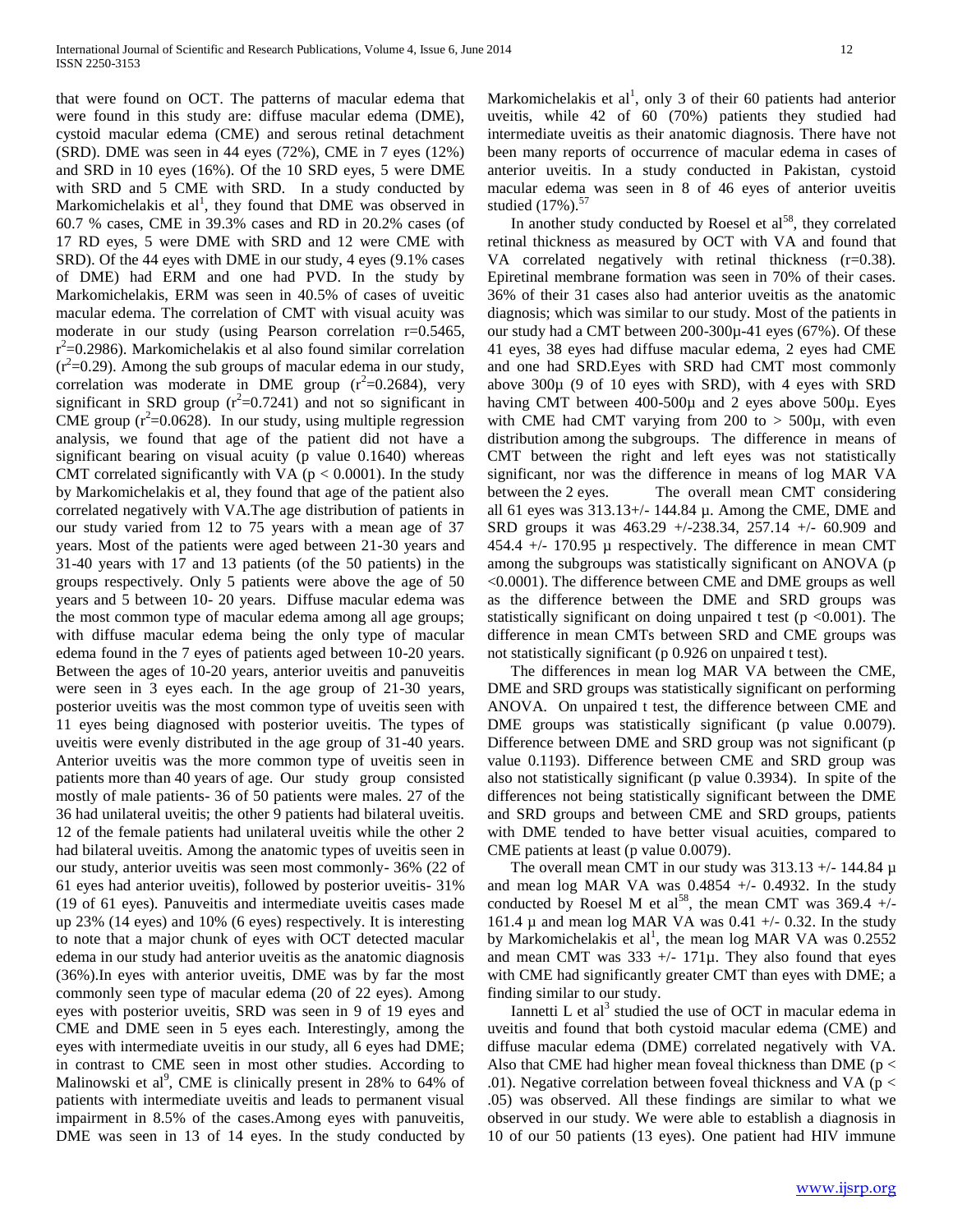recovery uveitis, one had Toxoplasmosis and another had syphilitic granulomatous anterior uveitis. 7 patients had retinal vasculitis with choroiditis (Eales disease). In the other studies that we reviewed<sup>1,58</sup>, there was no patient in whom syphilis had caused a uveitic reaction. In our study as well, only one patient had syphilis with granulomatous anterior uveitis of both eyes, with one eye having macular edema detectable on OCT. It seems to be a decreasingly rare cause of uveitis.

# VII. CONCLUSION

 Stratus OCT was used to evaluate the morphological patterns of uveitic macular edema and 3 patterns were found on OCT evaluation, namely diffuse macular edema (DME), cystoid macular edema (CME) and serous retinal detachment (SRD).

 DME was the most common type of macular edema we found. Some cases of DME were associated with ERM and PVD. Not all cases of ERM were picked up clinically.

 Overall, CMT had a moderate correlation with log MAR VA which was comparable to other studies. Also, we found that patients with CME and SRD tended to have worse VA than patients with DME.

 A significant percentage of the cases we studied (36%) had anterior uveitis as their anatomic diagnosis; with most of these patients having DME. This may suggest that even in cases of anterior uveitis, macular edema may form a significant cause of visual morbidity. And that the macular edema may not always be seen clinically and may be picked up only on OCT evaluation. This needs to be recognized early to initiate appropriate treatment and prevent complications.

 Further studies with larger sample sizes will be required to establish macular edema as a significant cause of visual morbidity in anterior uveitis cases. As macular edema is a common vision limiting complication of uveitis, it needs to be identified and quantified early to initiate appropriate treatment. OCT evaluation of uveitis cases helps in early detection of macular edema (including subclinical macular edema) and morphological assessment in an objective, reliable and non invasive way. This may lead to better prognostication, treatment and better visual outcome in uveitis cases.

#### ACKNOWLEDGEMENT

 Authors acknowledge to the Dean cum Director, BMCRI, Medical Superintendent of Bowring and Minto Hopitals, Professor and Head, Department of Ophthalmology and all faculty members of Department of Ophthalmology.

#### **REFERENCES**

- [1] Markomichelakis NN, Halkiadakis I, Pantelia E, Peponis V, Patelis A, Theodossiadis P, et al. Patterns of macular edema in patients with uveitis: qualitative and quantitative assessment using optical coherence tomography. Ophthalmology 2004 May; 111(5):946-53.
- [2] Tran TH, de Smet MD, Bodaghi B, Fardeau C, Cassoux N, Lehoang P. Uveitic macular oedema: correlation between optical coherence tomography patterns with visual acuity and fluorescein angiography. Br J Ophthalmol. 2008 Jul; 92(7):922-7.
- [3] Iannetti L, Accorinti M, Liverani M, Caggiano C, Abdulaziz R, Pivetti-Pezzi P. Optical coherence tomography for classification and clinical evaluation of macular edema in patients with uveitis. Ocul Immunol Inflamm. 2008 Jul-Aug; 16(4):155-60.
- [4] Reinthal EK, Völker M, Freudenthaler N, Grüb M, Zierhut M, Schlote T. Optical coherence tomography in the diagnosis and follow-up of patients with uveitic macular edema. Ophthalmologe. 2004 Dec; 101(12):1181-8.
- [5] Schaudig U, Scholz F, Lerche RC, Richard G. Optical coherence tomography for macular edema. Classification, quantitative assessment, and rational usage in the clinical practice. Ophthalmologe. 2004 Aug; 101(8):785-93.
- [6] Hee MR, Puliafito CA, Wong C, Duker JS, Reichel E, Rutledge B,et al. Quantitative assessment of macular edema with optical coherence tomography. Arch Ophthalmol. 1995 Aug; 113(8):1019-29.
- [7] Lardenoye CW, van Kooij B, Rothova A. Impact of Macular Edema on Visual Acuity in Uveitis. Ophthalmology 2006 Aug; 113(8):1446-1449.
- [8] Rathinam SR, Krishnadas R, Ramakrishnan R, Thulasiraj RD, Tielsch JM, Katz J, Robin AL, Kempen JH. Population based prevalence of uveitis in Southern India. Br J Ophthalmol. 2011 Apr; 95(4):463-7.
- [9] Malinowski SM, Pulido JS, Folk JC. Long-term visual outcome and complications associated with pars planitis. Ophthalmology 1993; 100:818  $-25.$
- [10] Hirokawa H, Takahashi M, Trempe CL, et al. Vitreous changes in peripheral uveitis. Arch Ophthalmol. 1985; 103:1704–7.
- [11] Coscas G (ed): Macular Edema. Dev Ophthalmol. Basel, Karger, 2010, vol 47, pp 1–9.
- [12] Yannuzzi LA, Rohrer KJ, Tinder LJ, et al. Fluorescein angiography complications survey. Ophthalmology 1986; 93: 611–617.
- [13] Chang A, Spaide RF, Yannuzzi LA. Postsurgical cystoid macular edema. In: Guyer DR, Yannuzzi LA, Chang S, et al., eds. Retina, Vitreous, Macula. Vol. 1. Philadelphia: Saunders; 1999:239 –55.
- [14] Nussenblatt RB, Kaufman SC, Palestine AG, et al. Macular thickening and visual acuity. Measurement in patients with cystoid macular edema. Ophthalmology 1987; 94: 1134 –9.
- [15] Huang D, Swanson EA, Lin CP, et al. Optical coherence tomography. Science 1991; 254:1178–81.
- [16] Ripandelli G, Coppé AM, Capaldo A, et al. Optical coherence tomography. Semin Ophthalmol. 1998; 13:199–202.
- [17] Hee MR, Puliafi to CA, Duker JS, et al. Topography of diabetic macular edema with optical coherence tomography. Ophthalmology 1998; 105:360– 70.
- [18] Browning DJ, Glassman AR, Aiello LP, et al. Diabetic Retinopathy Clinical Research Network. Optical coherence tomography measurements and analysis methods in optical coherence tomography studies of diabetic macular edema. Ophthalmology 2008; 115:1366–71.
- [19] Hortensia Sánchez-Tocino, Aurora Alvarez-Vidal, Miguel J. Maldonado,Javier Moreno-Montañés, and Alfredo García-Layana. Retinal Thickness Study with Optical Coherence Tomography in Patients with Diabetes. IOVS. 2002 May; 43:1588-1594.
- [20] Duke –Elder s, Perkins ES. Diseases of the Uveal tract. In: Duke-Elder S, eds. System of ophthalmology. Vol 9. London: Henry kimpton; 1966. P. 39- 594.
- [21] Tasman W, Jaeger EA. Duane's Ophthalmology. 2007 Edition. Philadelphia: Lippincott Williams & Wilkins; 2007.
- [22] Bron AJ, Tripathi RC, Tripathi BJ. Wolff's anatomy of the eye and orbit. 8th edition. London: Chapman and Hall Medical; 1997.
- [23] Yamada E. Some structural features of the fovea centralis in the human retina. Arch Ophthalmol. 1969; 82: 151.
- [24] Foos R. Vitreoretinal juncture: Topographical variations. Invest Ophthalmol. 1972; 11:801.
- [25] Power WJ. Introduction to uveitis. In: Albert DM, Jakobiec FA, ed. Principles and practice of ophthalmology, 2nd edn. Philadelphia, PA: WB Saunders; 2000.
- [26] Bloch-Michel E, Nussenblatt RB, International Uveitis Study Group: recommendations for the evaluation of intraocular inflammatory disease. Am J Ophthalmol. 1987; 103: 234–5.
- [27] Jabs DA, Nussenblatt RB, Rosenbaum JT, et al., Standardization of uveitis nomenclature for reporting clinical data. Results of the First International Workshop. Am J Ophthalmol. 2005; 140: 509–16.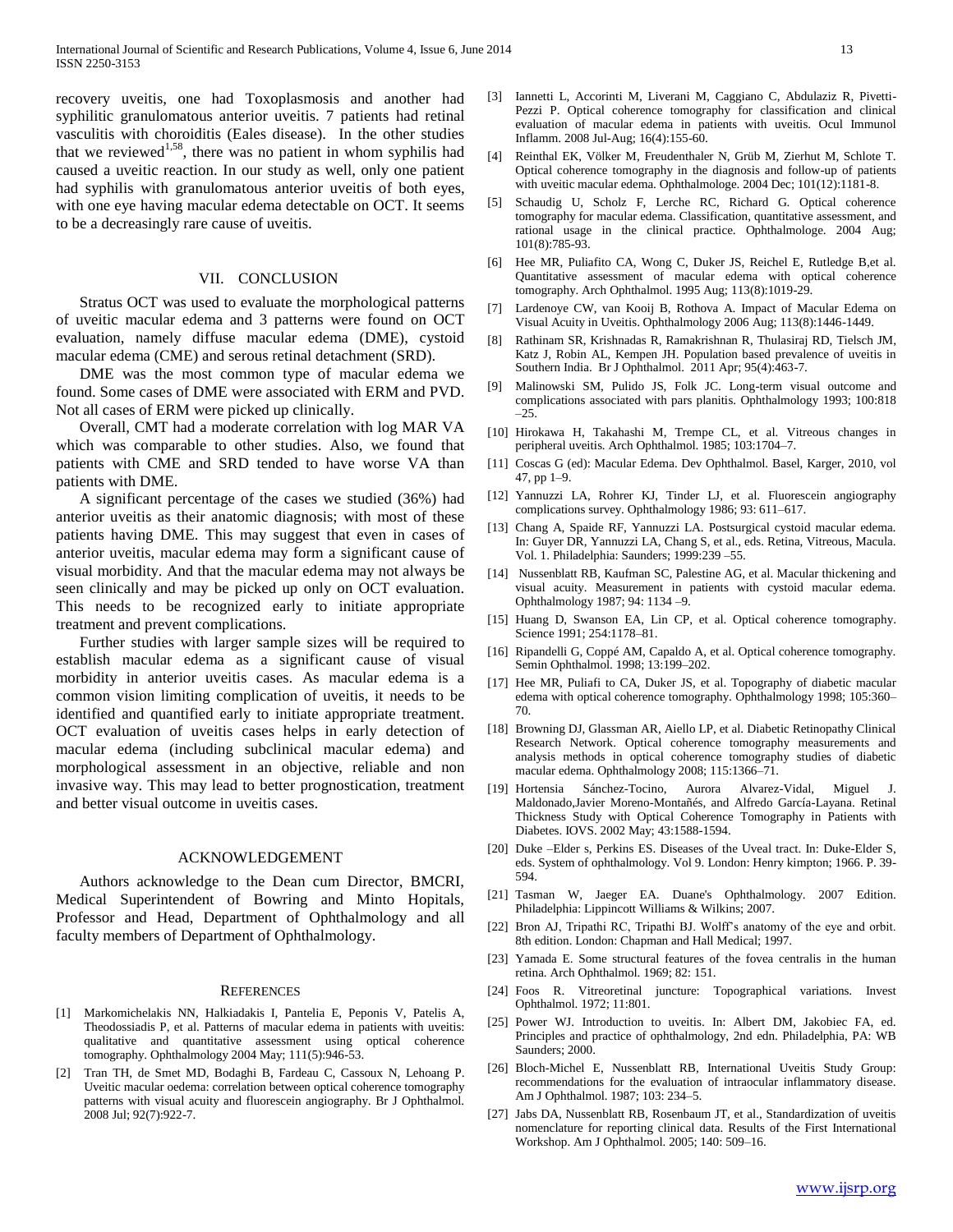- [28] Hikichi T and Trempe CL. Role of the vitreous in the prognosis of peripheral uveitis. Am J Ophthalmol. 1993; 116:401–5.
- [29] Wakefield D and Lloyd A. The role of cytokines in the pathogenesis of inflammatory eye disease. Cytokine 1992; 4:1–5.
- [30] Lightman S and Chan CC. Immune mechanisms in choroido-retinal inflammation in man. Eye 1990; 4:345–53.
- [31] Lightman S and Greenwood J. Effect of lymphocytic infiltration on the blood-retinal barrier in experimental autoimmune uveoretinitis. Clin Exp Immunol. 1992; 88:473–7.
- [32] Lightman SL, Caspers-Velu LE, Hirose S, et al. Angiography with fluorescein-labeled dextrans in a primate model of uveitis. Arch Ophthalmol. 1987; 105:844–8.
- [33] Guex-Crosier Y. The pathogenesis and clinical presentation of macular edema in inflammatory diseases. Doc Ophthalmol. 1999; 97:297–309.
- [34] Henderly DE, Genstler AJ, Rao NA, et al. Pars planitis. Trans Ophthalmol Soc UK 1986; 105(Pt 2):227–32.
- [35] Henderly DE, Haymond RS, Rao NA, et al. The significance of the pars plana exudates in pars planitis. Am J Ophthalmol. 1987; 103:669–71.
- [36] Cassoux N, Lumbroso L, Bodaghi B, et al. Cystoid macular oedema and cytomegalovirus retinitis in patients with HIV disease treated with highly active antiretroviral therapy. Br J Ophthalmol.1999; 83:47–9.
- [37] Holland GN. Immune recovery uveitis. Ocul Immunol Inflamm. 1999; 7:231–5.
- [38] Kersten AJ, Althaus C, Best J, et al. Cystoid macular edema following immune recovery and treatment with cidofovir for cytomegalovirus retinitis. Graefes Arch Clin Exp Ophthalmol.1999; 237:893–6.
- [39] Camras CB, Fardeau C, Cassoux N, et al. Ocular manifestations of Behçet's disease. Ann Med Interne (Paris) 1999; 150:529–34.
- [40] Dana MR, Merayo-Lloves J, Schaumberg DA, et al. Prognosticators for visual outcome in sarcoid uveitis. Ophthalmology 1996; 103:1846–53.
- [41] Dodds EM, Lowder CY, Meisler DM. et al. Posterior segment inflammation in HLA-B27+ acute anterior uveitis: clinical characteristics. Ocul Immunol Inflamm. 1999; 7:85–92.
- [42] Helm CJ, Holland GN, Webster RG, et al. Combination intravenous ceftazidime and aminoglycosides in the treatment of pseudomonal scleritis. Ophthalmology 1997; 104:838–43.
- [43] Schlaegel TF and Weber JC. The macula in ocular toxoplasmosis. Arch Ophthalmol. 1984; 102:697–8.
- [44] Deschenes J, Murray PI, Rao NA, Nussenblatt RB. International Uveitis Study Group. International Uveitis Study Group (IUSG): clinical classification of uveitis. Ocul Immunol Inflamm 2008; 16:1-2.
- [45] Nussenblatt RB, Palestine AG, Chan CC, et al. Standardization of vitreal inflammatory activity in intermediate and posterior uveitis. Ophthalmology 1985; 92:467–71.
- [46] Kimura SJ, Thygeson P, Hogan MJ. Signs and symptoms of uveitis. II. Classification of the posterior manifestations of uveitis. Am J Ophthalmol. 1959; 47:171-176.
- [47] Nussenblatt RB, Whitcup SM. Uveitis fundamentals and clinical practice. 4th edition. US: Mosby Elsevier; 2010.
- [48] Kanski JJ, Bowling B. Clinical Ophthalmology A Systematic Approach. 7th Edition. London: Elsevier Saunders; 2011.
- [49] Antcliff RJ, Stanford MR, Chauhan DS, et al. Comparison between optical coherence tomography and fundus fluorescein angiography for the detection of cystoid macular edema in patients with uveitis. Ophthalmology 2000; 107:593-597.
- [50] Sivaprasad S, Ikeji F, Xing W, et al. Tomographic assessment of therapeutic response to uveitis macular oedema. Clin Exp Ophthalmol 2007; 35:719- 723.
- [51] Gallagher MJ, Yilmaz T, Cervantes-Castaneda RA, et al: The characteristic features of optical coherence tomography in posterior uveitis. Br J Ophthalmol 2007; 91:1680-1685.
- [52] Gupta V, Gupta P, Singh R, Dogra MR, Gupta A. Spectral-domain Cirrus high-definition optical coherence tomography is better than time-domain Stratus optical coherence tomography for evaluation of macular pathologic features in uveitis. Am J Ophthalmol. 2008; 145(6):1018–1022.
- [53] Brancato R and Lumbroso B. Guide to Optical Coherence Tomography Interpretation. Rome: Innovation-News-Communication, 2004.
- [54] Schuman J, Puliafito C, and Fujimoto J. Ocular Coherence Tomography of Ocular Diseases. Thorofare NJ: Slack Inc., 2004.
- [55] Gupta V, Gupta A, Dogra MR. Optical Coherence Tomography of Macular Diseases and Glaucoma. Second edition 2006.
- [56] Yanoff M, Duker JS. Ophthalmology. 3rd ed. US: Mosby Elsevier; 2009. Chapter 6.31, Epiretinal membrane; p. 688.
- [57] Khan MM, Iqbal MS, Jafri AR, Rai P, Niazi JH. Management of Complications of Anterior Uveitis. Pak J Ophthalmol. 2009; 25 (1):1-6.
- [58] Roesel M, Heimes B, Heinz C, Henschel A, Spital G and Heiligenhaus A. Comparison of retinal thickness and fundus-related microperimetry with visual acuity in uveitic macular oedema. Acta Ophthalmologica 2011; 89: 533–537.

#### AUTHORS

**First Author** – Dr.Shashidhar. S, Department of Ophthalmology, Bangalore Medical College and Research Institute. Fort Road, Bangalore-560002 **Second Author** – Dr. Vishwanath .B. N, Department of Ophthalmology, Bangalore Medical College and Research

Institute. Fort Road, Bangalore-560002

**Third Author** – Dr. Rajeev, Department of Ophthalmology, Bangalore Medical College and Research Institute. Fort Road, Bangalore-560002

| AAU         | Acute anterior uveitis              |
|-------------|-------------------------------------|
| <b>AIDS</b> | Acquired immune deficiency syndrome |
| <b>BCVA</b> | <b>Best Corrected Visual Acuity</b> |
| <b>BRB</b>  | Blood retinal barrier               |
| <b>CAU</b>  | Chronic anterior uveitis            |
| <b>CME</b>  | Cystoid macular edema               |
| <b>CMO</b>  | Cystoid macular oedema              |
| <b>CMT</b>  | <b>Central Macular Thickness</b>    |
| <b>DME</b>  | Diffuse Macular Edema               |
| <b>ERM</b>  | Epi retinal membrane                |
| FA & FFA    | Fluorescein angiography             |
| <b>HIV</b>  | Human immunodeficiency virus        |
| HM          | Hand movements                      |
| <b>IOP</b>  | Intra ocular pressure               |

#### **List of abbreviations used**